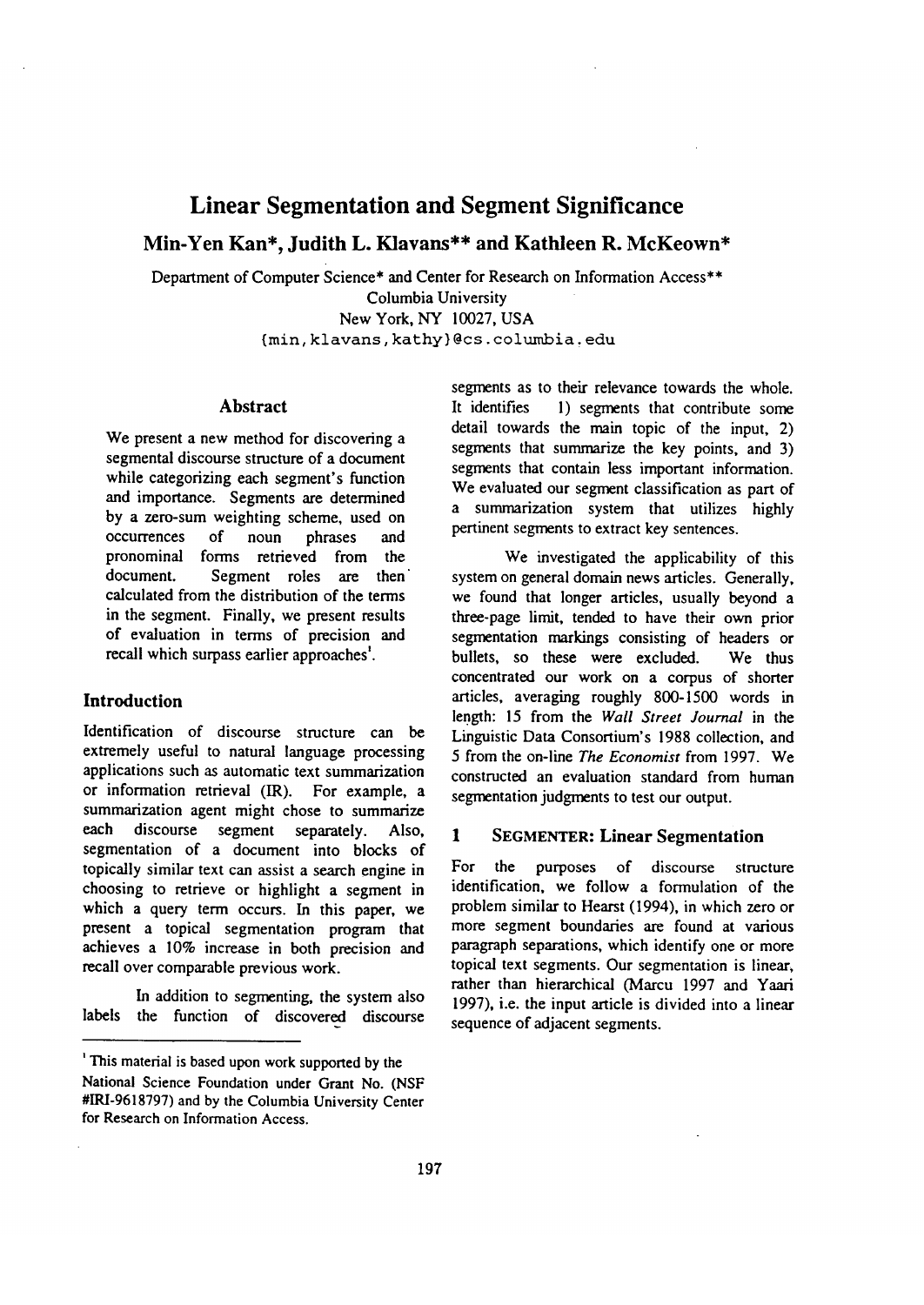Our segmentation methodology has three distinct phases (Figure 1), which are executed sequentially. We will describe each of these phases in detail.



Figure 1. SEGMENTER Architecture

### 1,1 Extracting Useful Tokens

The task of determining segmentation breaks depends fundamentally on extracting useful topic information from the text. We extract three categories of information, which reflect the topical content of a text, to be referred to as *terms* for the remainder of the paper:

- 1. proper noun phrases;
- 2. common noun phrases;
- 3. personal and possessive pronouns.

In order to find these three types of terms, we first tag the text with part of speech (POS) information. Two methods were investigated for assigning POS tags to the text: I) running a specialized tagging program or 2) using a simple POS table lookup. We chose to use the latter to assign tags for time efficiency reasons (since the segmentation task is often only a preprocessing stage), but optimized the POS table to favor high recall of the 3 term types, whenever possible<sup>2</sup>. The resulting system was faster than the initial prototype that used the former approach by more than a magnitude, with a slight decline in precision that was not statistically significant. However, if a large system requires accurate tags after segmentation and the cost of tagging is not an issue, then tagging should be used instead of lookup.

Once POS tags have been assigned, we can retrieve occurrences of noun phrases by searching the document for this simple regular expression:

### (Adj I Noun)\* Noun

This expression captures a simple noun phrase without any complements. More complex noun phrases such as "proprietor of Stag's Leap Wine Cellars in Napa Valley" are captured as three different phrases: "proprietor", "Stag's Leap Wine Cellars" and "Napa Valley". We deliberately made the regular expression less powerful to capture as many noun phrases as possible, since the emphasis is on high NP recall.

After retrieving the terms, a postprocessing phase combines related tokens together. For possessive pronouns, we merge each possessive with its appropriate personal pronoun ("my" or "mine" with "I", etc.) For noun phrases, we canonicalize noun phrases according to their heads. For example, if the noun phrases "red wine" and "wine" are found in a text, we subsume the occurrences of "red wine" into the occurrences of "wine", under the condition that there are no other "wine" headed phrases, such as "white wine".

Finally, we perform thresholding to filter irrelevant words, following the guidelines set out by Justeson and Katz (1995). We use a frequency threshold of two occurrences to determine topicality, and discard any pronouns or noun phrases that occur only once.

### 1.2 Weighting Term Occurrences

Once extracted, terms are then evaluated to arrive at segmentation.

### *1.2.1 lank Length*

Given a single term (noun phrase or pronominal form) and the distribution of its occurrences, we link related occurrences together. We use proximity as our metric for relatedness. If two occurrences of a term occur within  $n$  sentences, we link them together as a single unit, and repeat until no larger units can be built. This idea is a simpler interpretation of the notion of *lexical chains.*  Morris and Hirst (1991) first proposed this notion to chain semantically related words together via a

We based our POS table lookup on NYU's COMLEX (Grishman et al. 1994). After simplifying'COMLEX's categories to only reflect information important to to our three term types, we flattened all multi-category words (i.e. "jump" as V or N) to a single category by a strategy motivated to give high term recall (i.e. "jump" maps to N, because NP is a term type.)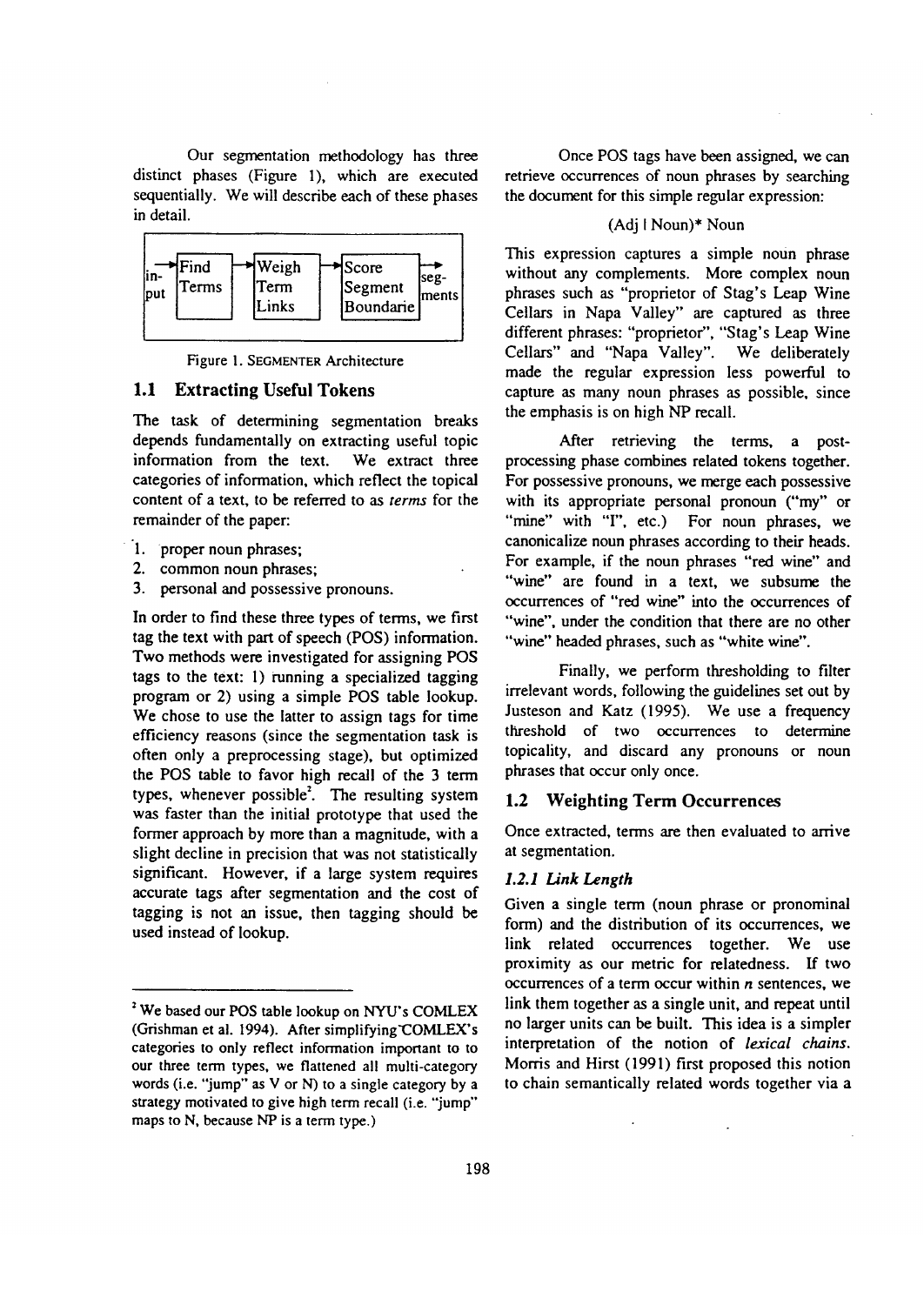thesaurus, while we chose only repetition of the same stem word'.

However, for these three categories of terms we noticed that the linking distance differs depending on the type of term in question, with proper nouns having the maximum allowable distance and the pronominal forms having the least. Proper nouns generally refer to the same entity, almost regardless of the number of intervening sentences. Common nouns often have a much shorter scope of reference, since a single token can be used to repeatedly refer to different instances of its class. Personal pronouns scope even more closely, as is expected of an anaphoric or referring expression where the referent can be, by def'mition, different over an active discourse. Any term occurrences that were not linked were then dropped from further consideration. Thus, link length or linking distance refers to the number of sentences allowed to intervene between two occurrences of a term.

### *1.2.2 Assigning Weights*

After links are established, weighting is assigned. Since paragraph level boundaries are not considered in the previous step, we now label each paragraph with its positional relationship to each term's link(s). We describe these four categories for paragraph labeling and illustrate them in the figure below.

Front: a paragraph in which a link begins.

During: a paragraph in which a link occurs, but is not a front paragraph.

Rear: a paragraph in which a *link just stopped*  occurring the paragraph *before.* 

No link: any remaining paragraphs.

| paras l |  |      |                                                         |  |
|---------|--|------|---------------------------------------------------------|--|
|         |  |      | sents 12345678901234567890123456789012345               |  |
| wine    |  | 1xx1 |                                                         |  |
| true:n  |  |      |                                                         |  |
|         |  |      | Figure 2a. A term "wine", and its occurrences and type. |  |

<sup>&</sup>lt;sup>3</sup> We also tried to semantically cluster terms by using Miller et al. (1990)'s WordNet 1.5 with edge counting to determine relatedness, as suggested by Hearst (1997). However, results showed only minor improvement in precision and over a tenfold increase in execution time.

Figure 2a shows the algorithm as developed thus far in the paper, operating on the term "wine". The term appears a total of six times, as shown by the numbers in the central row. These occurrences have been grouped together into two term links, as joined by the "x"s. The bottom "type" line labels each paragraph with one of the four paragraph relations. We see that it is possible for a term to have multiple front or rear paragraphs, as illustrated, since a term's occurrences might be separated between disparate links.

Then, for each of the four categories of paragraph labeling mentioned before, and for each of the three term types, we assign a different segmentation score, listed in Table 1, whose values were derived by training, to be discussed in section **1.2.4.** 

| Term                      | Paragraph Type with<br>respect to term | Link |    |   |                                        |  |
|---------------------------|----------------------------------------|------|----|---|----------------------------------------|--|
| <b>Type</b>               |                                        |      |    |   | front   rear   during No link   Length |  |
| Proper NP                 | 10                                     |      | -3 |   |                                        |  |
| Common NP 10              |                                        | Q    | -3 |   |                                        |  |
| Pronouns &<br>Possessives |                                        | 13   |    | * |                                        |  |

Table I - Overview of weighting and linking scheme used in SEGMENTER; starred scores to be calculated later.

For noun phrases, we assume that the introduction of the term is a point at which a new topic may start; this is Youmans's (1991) Vocabulary Management Profile. Similarly, when a term is no longer being used, as in rear paragraphs, the topic may be closed. This observation may not be as direct as "vocabulary introduction", and thus presumably not as strong a marker of topic change as the former. Moreover, paragraphs in which the link persists throughout indicate that a topic continues; thus we see a negative score assigned to **during** paragraphs. When we apply the same paragraph labeling to pronoun forms, the same rationale applies with some modifications. Since the majority of pronoun referents occur before the pronoun (i.e. anaphoric as opposed to cataphoric), we do not weigh the front boundary heavily, but instead place the emphasis on the rear.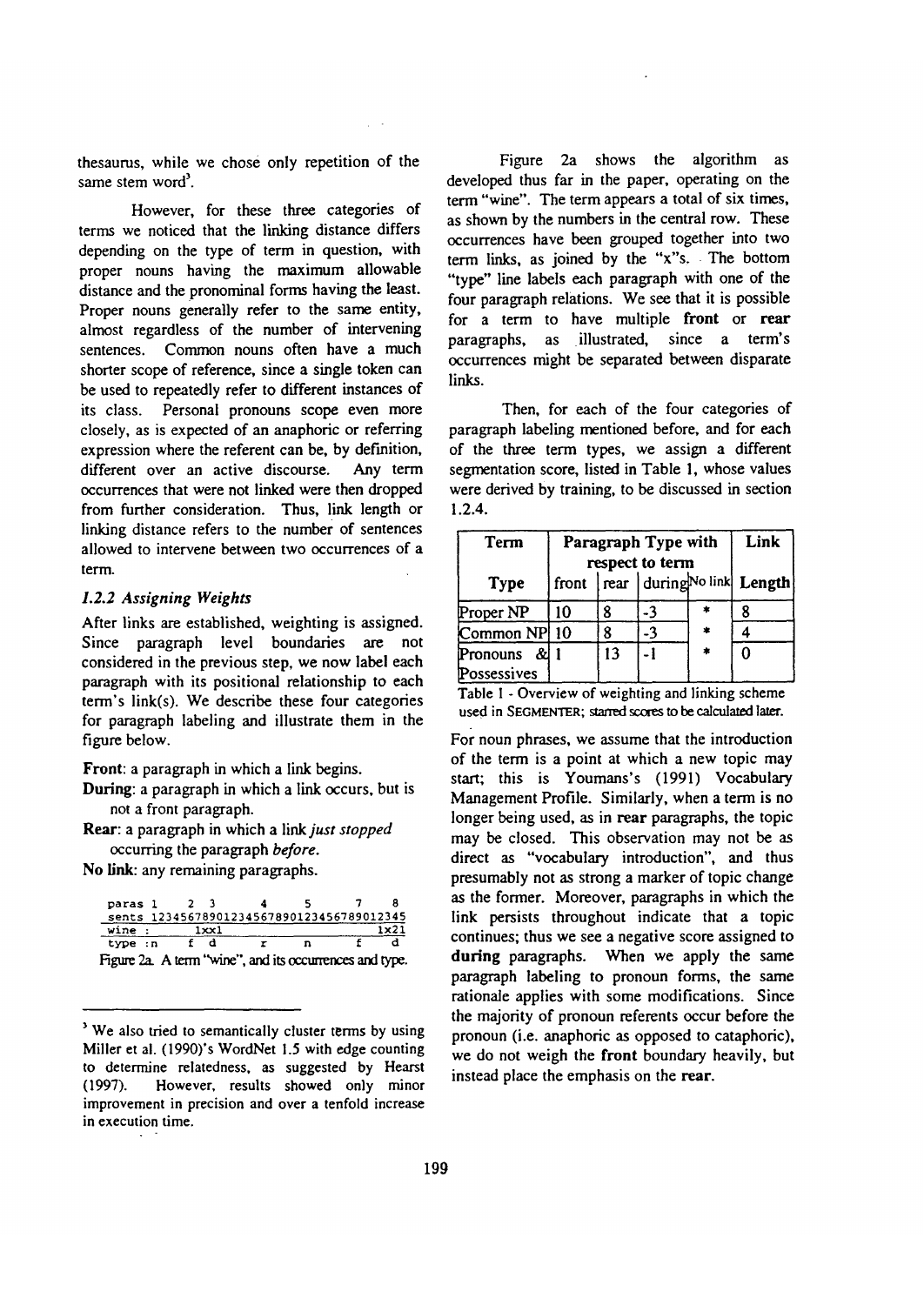### *1.2.3. Zero Sum Normalization*

When we iterate the weighting process described above over each term, and total the scores assigned, we come up with a numerical score for an indication of which paragraphs are more likely to beh a topical boundary. The higher the numerical score, the higher the likelihood that the paragraph is a beginning of a new topical segment. The question then is what should the threshold be?

| paras 1                                   |          |   |    |    |        |
|-------------------------------------------|----------|---|----|----|--------|
| sents 12345678901234567890123456789012345 |          |   |    |    |        |
| wine                                      | 1xx1     |   |    |    | 1 - 21 |
| type :n                                   |          |   | n  |    |        |
| score:*                                   | ר- 10    | я | ٠  | າດ | - 3    |
| sum to balance in zero-sum weighting: +12 |          |   |    |    |        |
| $zero: -6$                                | $10 - 3$ | 8 | -6 | 10 | - 3    |
|                                           |          |   |    |    |        |

Figure 2b. A term "wine", its links and score assignment to paragraphs.

To solve this problem, we zero-sum the weights for each individual term. To do this, we first sum the total of all scores assigned to any front, rear and during paragraphs that we have previously assigned a score to and then evenly distribute to the remaining no link paragraphs the negative of this sum. This ensures that the net sum of the weight assigned by the weighting of each term sums to zero, and thus the weighting of the entire article, also sums to zero. In cases where no link paragraphs do not exist for a term, we cannot perform zero-summing, and take the scores assigned as is, but this is in small minority of cases. This process of weighting followed by zero-summing is shown by the extending the "wine" example, in Figure 2b, as indicated by the score and zero lines.

With respect to individual paragraphs, the summed score results in a positive or negative total. A positive score indicates a boundary, i.e. the beginning of a new topical segment, whereas a negative score indicates the continuation of a segment. This use of zero sum weighting makes the problem of finding a threshold trivial, since the data is normalized around the value zero.

### *L2.4 Finding Local Maxima*

Examination of the output indicated that for long and medium length documents, zero-sum weighting would yield good results. However, for the documents we investigated, namely documents

of short length (800-1500 words), we have observed that multiple consecutive paragraphs, all with a positive summed score, actually only have a single, true boundary. In these cases, we take the maximal valued paragraph for each of these clusters of positive valued paragraphs as the only segment boundary. Again, this only makes sense for paragraphs of short length, where the distribution of words would smear the segmentation values across paragraphs. In longer length documents, we do not expect this phenomenon to occur, and thus this process can be skipped. After finding local maxima, we arrive at the finalized segment boundaries.

### 1.3 Algorithm Training

To come up with the weights used in the segmentation algorithm and to establish the position criteria used later in the segment relevance calculations, we split our corpus of articles in four sets and performed 4-fold cross validation training, intentionally keeping the five *Economist* articles together in one set to check for domain specificity. Our training phase consisted of running the algorithm with a range of different parameter settings to determine the optimal settings. We tried a total of 5 x 5 x 3 x 3 = 225 group settings for the four variables (front, rear, during weights and linking length settings) for each of the three (common nouns, proper nouns and pronoun forms) term types. The results of each run were compared against a standard of user segmentation judgments, further discussed in Section 3.

The results noted that a sizable group of settings (approximately 10%) seemed to produce very close to optimal results. This group of settings was identical across all four cross validation training runs, so we believe the algorithm is fairly robust, but we cannot safely conclude this without constructing a more extensive training/testing corpus.

# **2 SEGNIFIER: Segment Significance**

Once segments have been determined, how can we go about using them? As illustrated in the introduction, segments can be utilized "as-is" by information retrieval and automatic summarization applications by treating segments as individual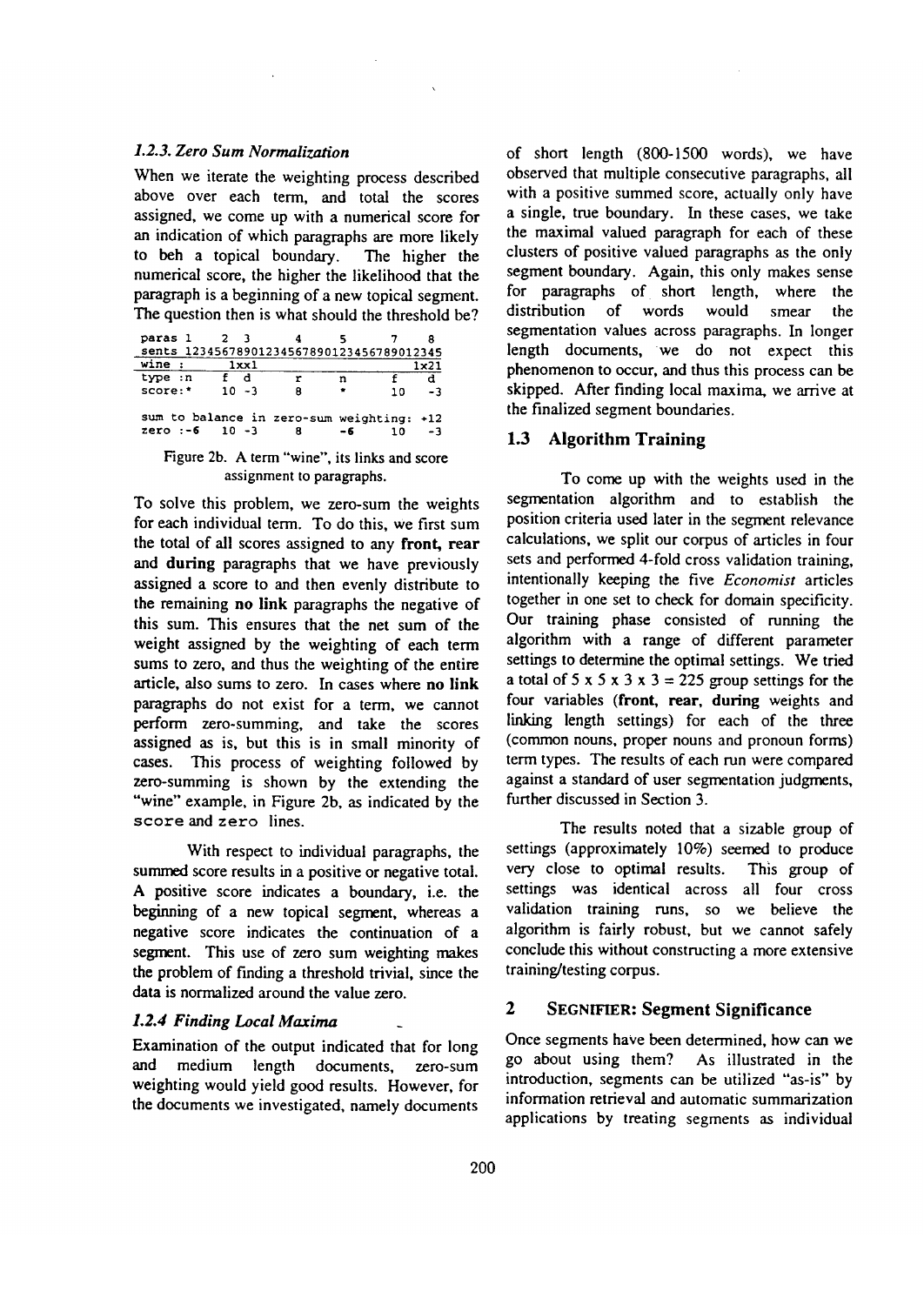documents. However, this approach loses information about the cohesiveness of the text as a whole unit. What we are searching for is a framework for processing segments both as 1) sub-documents of a whole, and as 2) independent entities. This enables us to ask a parallel set of general questions concerning 1) how segments differ from each other, and 2) how a segment contributes to the document as a whole.

In this portion of the paper, we deal with instances of the two questions: 1) Can we decide whether a text segment is *important?* 2) How do we decide what type *of function* a segment serves? These two questions are related; together, they might be said to define the task of finding *segment significance.* We will show a two-stage, sequential approach that attempts this task in the context of the article itself. Assessing segment significance with respect to a specific query could be quite different.

|                                     | Segment Significance                |                                  |                     |
|-------------------------------------|-------------------------------------|----------------------------------|---------------------|
| segmented<br>text<br>(from Figure). | Calculate<br> Segment<br>Importance | Determine<br>Segment<br>Function | labeled<br>segments |

Figure 3 - SEGNIFIER Architecture

#### 2.1 Segment Importance

Informally, segment importance is defined as the degree to which a given segment presents key information about the article as a whole. Our method for calculating this metric is given in the section below.

We apply a variant of Salton's (1989) information retrieval metric, *Term Frequency \* Inverse Document Frequency* (TF\*IDF) to noun phrases (no pronominial tokens are used in this algorithm). Intuitively, a segment containing noun phrases which are then also used in other segments of the document will be more central to the text than a segment that contains noun phrases that are used only within that one segment. 'We call this metric  $TF^*SF^4$ , since we base the importance of a segment on the distribution of noun phrases within the document. Note that this is not exactly analogous to IDF; we do not compute inverse segment frequency (ISF); this is because we are looking for segments with noun phrases that occur throughout a text rather that segments which are characterized by local noun phrases. Higher scores along the TF\*SF metric indicate a more central segment, which we equate with segment importance. SEGNIFIER first calculates the TF\*SF score for each noun phrase term using the term occurrence information and segment boundaries provided by the segmentation program.

However, segment importance cannot be derived from merely summing together each term's TF\*SF score; we must also track in which segments the noun phrase occurs. This is needed to decide the coverage of the noun phrase in the segment. We illustrate segment coverage by the example of two hypothetical segments A-2 and B-2 in Figure 4. If we assert that the terms in each segment are equivalent, we can show that segment B-2 has better coverage because two noun phrases in B-2 taken together appear across all three segments, whereas in A-2 the noun phrase cover only two segments.



Figure 4 - Segment NP Coverage

To calculate coverage, SEGNIFIER first iterates over all the occurrences of all terms within a segment, and then increments the score. The increment depends on the number of terms previously seen that also fall in the same segment. We use a harmonic series to determine the score: for the first occurrence of a term in some segment, I is added to the segment's coverage score; a second occurrence adds 1/2; a third, 1/3, and so forth.

 $*$  SF = Segment frequency (How many segments does the term occur in)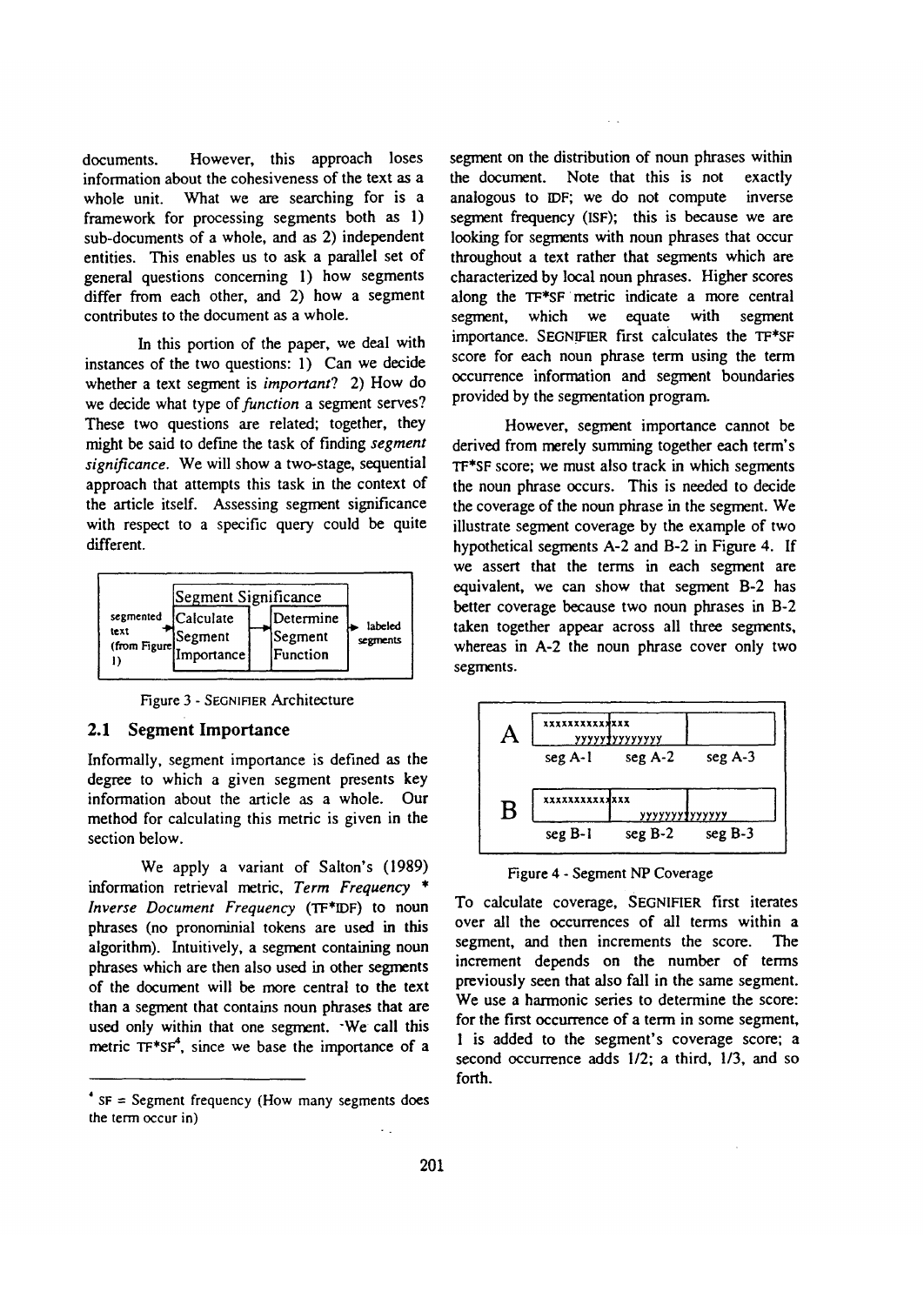We normalize both the sum of the TF\*SF scores over its terms and its coverage score to calculate the segment importance of a segment. Segment importance in our current system is given by a sum of these two numbers; thus the range is from 0.0 (not important) to 2.0 (maximally important). We summarize the algorithm for calculating segment importance in the psuedocode in Figure 5 below.

```
for each segment { 
   { // TF'SF calculation 
TF_SF = sum of TF_SF per NP term; 
TF_SF = TFSF / 
           (max TF SF over all segments); 
   ) 
   { // coverage calculations 
       coverage = sum of coverage per NP term; 
coverage = coverage I 
           (max coverage over all segments); 
   } 
  seg\_importance = TF\_SF + coverage;}
```
Figure 5 - Segment importance psuedocode

#### 2.2 Segment Functions

Contrasting with segment importance, which examines the prominence of a segment versus every other segment, we now turn to examine segment function, which looks at the role of the segment in discourse structure. We currently classify segments into three types:

a. Summary Segments - A summary segment contains a summary of the article. We assume either the segment functions as an overview (towards the beginning of an article) or as a conclusion (near the end of an article), so the position of the segment within the document is one of the determining factors. According to our empirical study, summary segments are segments with the highest segment importance out of segments that occur within the first and last 20% of an article. In addition, the importance rating must be among the highest 10% of *all* segments.

b. Anecdotal Segments - Material that draws a reader into the main body of the article itself are known in the field of journalism as *anecdotal leads.* Similarly, closing remarks are often clever comments for effect, but do not convey much content. In our attempts to try to detect these segments, we have restricted our scope to the first and last segments of an article.

Empirical evidence suggests that in the domain of journalistic text, at least a single person is introduced during an anecdotal segment, to relate the interesting fact or narrative. This person is often not mentioned outside the segment; since the purpose of relating the anecdote is limited in scope to that segment. Accordingly, SEGNIFIER looks for a proper noun phrase that occurs only within the candidate segment, and not in other segments. This first or last segment is then labeled as anecdotal, if it has not been already selected as the summary segment. This method worked remarkably well on our data although we need to address cases where the anecdotal material has a more complex nature. For example, anecdotal material is also sometimes woven throughout the texts of some documents.

e. Support Segments - These segments are the default segment type. Currently, if we cannot assign a segment as either a summary or an anecdotal segment, it is deemed to be a support segment.

# 2.3 Related work on Segment Significance

There has been a large body of work done of assessing the importance of passages and the assignment of discourse functions to them. Chen and Withgott (1992) examine the problem of audio summarization in domain of speech, using instances emphasized speech to determine and demarcate important phrases. Although their work is similar to the use of terms to demarcate segments, the nature of the problem is different. The frequency of terms in text versus emphasized speech in audio forces different approaches to be taken. Singhal and Salton (1996) examined determining paragraph connectedness via vector space model similarity metrics, and this approach may extend well to the segment level. Considering the problem from another angle, discourse approaches have focused on shorter units than multi-paragraph segments, but Rhetorical Structure Theory (Marcu 1997 and others) may be able to scale up to associate rhetorical functions with segments. Our work is a first attempt to bring these fields together to solve the problem of segment importance and function.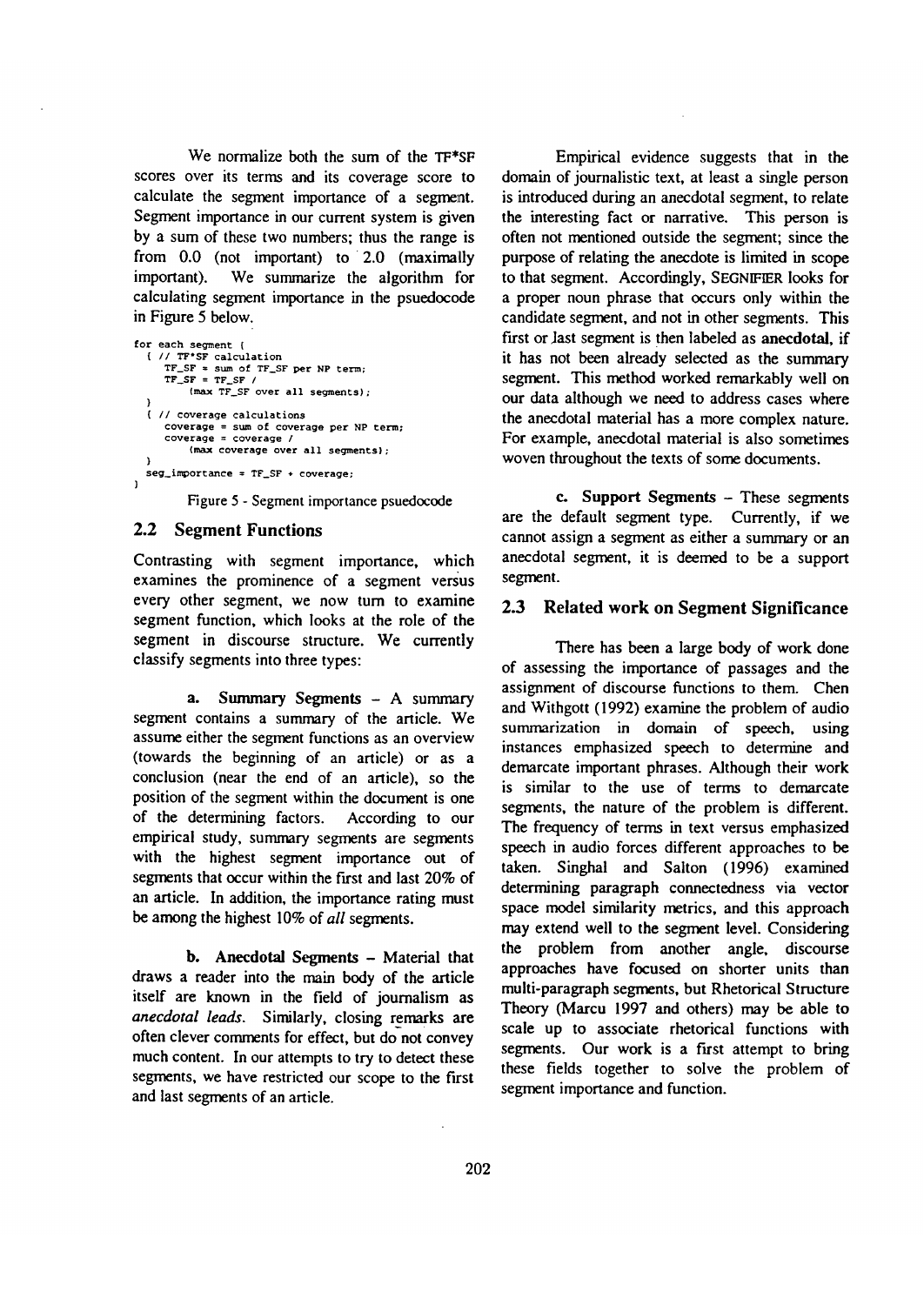|                       | 15 WSJ     |      |          |            |            |      | 5 Economist |      | Total     |      |               |      |
|-----------------------|------------|------|----------|------------|------------|------|-------------|------|-----------|------|---------------|------|
|                       | Precision  |      | Recall   |            | Precision  |      | Recall      |      | Precision |      | <b>Recall</b> |      |
|                       | avg        | S.D. | avg      | S.D.       | avg        | S.D. | avg         | S.D. | avg       | S.D. | avg           | S.D. |
| Monte Carlo 33% 29.0% |            | 9.2  | 33.3%    | .02        | $ 32.8\% $ | 12.6 | 33.3%       | .02  | 29.8%     | 9.9  | 33.3%         | .02  |
| Hypergeometric 30.6%  |            | N/A  | 30.6%    | <b>N/A</b> | 32.9%      | N/A  | 32.9%       | N/A  | 32.0%     | N/A  | 32.0%         | N/A  |
| TEXTTILING            | 28.2%      | 18.1 | 133.4%   | 25.9       | 18.3%      | 20.7 | 18.7%       | 18.5 | 25.8%     | 18.7 | $29.8\%$      | 27.8 |
| <b>SEGMENTER</b>      | $ 47.0\% $ | 21.4 | 145.1%l  | 24.4       | 28.6%      |      | 26.2 22.67% | 25.2 | 42.6%     | 23.5 | $39.6\%$      | 25.9 |
| Human Judges          | $ 67.0\% $ | 11.4 | $80.4\%$ | 8.9        | 55.8%      | 17.2 | 71.9%       | 4.6  | 62.4%     | 13.5 | $ 78.2\% $    | 87.6 |

Table 2 - Evaluation Results on Precision and Recall Scales

## **3 Evaluation**

# **3.1 Segmentation Evaluation**

**For** the segmentation algorithm we used a webbased segmentation evaluation facility to gather segmentation judgments. Each of the 20 articles in the corpus was segmented by at least four human judges, and the majority opinion of segment boundaries was computed as the evaluation standard (Klavans et al. 1998).

Human judges achieved on average only 62.4% agreement with the majority opinion, as seen in Table 2. Passonneau and Litrnan (1993) show that this surprisingly low agreement is often the result of evaluators being divided between those who regard segments as more localized and those who prefer to split only on large boundaries.

We then verified that the task was well defined by testing for a strong correlation between the markings of the human judges. We test for inter-judge reliability using Cochran (1950)'s Q*test,* also discussed in Passonneau and Litrnan (1993). We found a very high correlation between judges indicating that modeling the task was indeed feasible; the results showed that there was less than a 0.15% chance on average that the judges' segment marks agreed by chance. We also calculated Kappa  $(K)$ , another correlation statistic that corrects for random chance agreement. Kappa values range from -1.0, showing complete negative correlation to +1.0, indicating complete positive correlation. Surprisingly, the calculations of  $K$ showed only a weak level of agreement between judges (K avg = .331, S.D.= .153). Calculations of the significance of  $K$  showed that results were generally significant to the 5% level, indicating that

although the interjudge agreement is weak, it is statistically significant and observable.

i,

ستهد

We computed SEGMENTER'S performance by completing the 4-fold cross validation on the test cases. Examining SEGMENTER'S results show a significant improvement over the initial algorithm of Hearst 1994 (called TEXTTILING), both in precision and recall. A future step could be to compare our segmenting algorithm against other more recent systems (such as Yaari 1997, Okumura and Honda 1994).

We present two different baselines to compare the work against. First, we applied a Monte Carlo simulation that segments at paragraph breaks with a 33% probability. We executed this baseline I0,000 times on each article and averaged the scores. A more informed baseline is produced by applying a hypergeometric distribution, which calculates the probability of some number of successes by sampling without replacement. For example, this distribution gives the expected number of red balls drawn from a sample of  $n$  balls from an urn containing  $N$  total balls, where only  $r$ are red. If we allow the number of segments,  $r$ , to be given, we can apply this to segmentation to pick  $r$  segments from  $N$  paragraphs. By comparing the results in Table 3, we can see that the correct number of segments  $(r)$  is difficult to determine. TEXTTILING's performance falls below the hypergeomtric baseline, but on the average, SEGMENTER outperforms it.

However, notice that the performance of the algorithm and TEXTTILING quoted in this paper are low in comparison to reports by others. We believe this is due to the weak level of agreement between judges in our training/testing evaluation corpus. The wide range of performance hints at the

 $\ddot{\cdot}$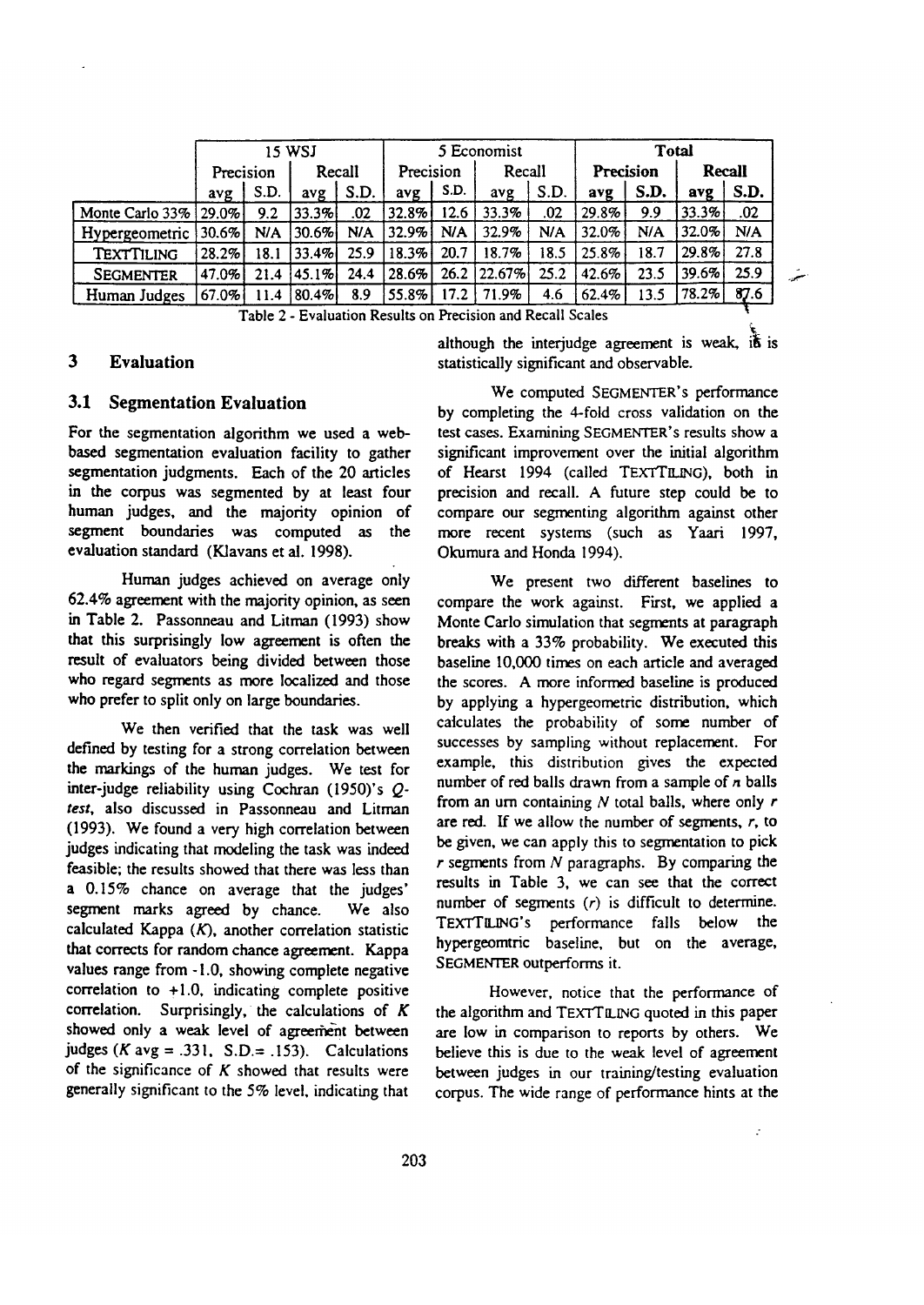variation which segmentation algorithms may experience when faced with different kinds of input.

### **3.2.** Segment Significance **Evaluation**

As mentioned previously, segments and segment type assessments have been integrated into a key sentence extraction program (Klavans et al. 1998). This summary-directed sentence extraction differs from similar systems in its focus on high recall; further processing of the retrieved sentences would discard unimportant sentences and clauses. This system used the location of the first sentence of the summary segment as one input feature for deciding key sentences, along with standard features such as title words, TF\*IDF weights for the words of a sentence, and the occurrences of communication verbs. This task-based evaluation of both modules together showed that combining segmentation information yielded markedly better results. In some instances only segmentation was able to identify certain key sentences; all other features failed to find these sentences. Overall, a 3.1% improvement in recall was directly achieved by adding segment significance output, increasing the system's recall from 39% to 42%. Since the system was not built with precision as a priority, so although precision of the system dropped 3%, we believe the overall effects of adding the segmentation information was valuable.

## 4 Future Work

 $\tilde{f}$ 

Improvements to the current system can be categorized along the lines of the two modules. For *segmentation,* applying machine learning techniques (Beeferman et al. 1997) to learn weights is a high priority. Moreover we feel shared resources for segmentation evaluation should be established', to aid in a comprehensive cross-method study and to help alleviate the problems of significance of small-scale evaluations as discussed in Klavans et al (1998).

For judging *segment function,* we plan to perform a direct assessment of the accuracy of segment classification. We want to expand and refine our definition of the types of segment function to include more distinctions, such as the difference between document/segment borders (Reynar 1994). This would help in situations where input consists of multiple articles or a continuous stream, as in Kanade et al. (1997).

### 5 Conclusion

In this paper we have shown how multi-paragraph text segmentation can model discourse structure by addressing the dual problems of computing topical text segments and subsequently assessing their significance. We have demonstrated a new algorithm that performs linear topical segmentation in an efficient manner that is based on linguistic principles. We achieve a 10% increase in accuracy and recall levels over prior work (Hearst 1994, 1997). Our evaluation corpus exhibited a weak level of agreement among judges, which we believe correlates with the low level of performance of automatic segmentation programs as compared to earlier published works (Hearst 1997).

Additionally, we describe an original method to evaluate a segment's significance: a two part metric that combines a measure of a segment's generality based on statistical approaches, and a classification of a segment's function based on empirical observations. An evaluation of this metric established its utility as a means of extracting key sentences for summarization.

## Acknowledgements

The authors would like to thank Slava M. Katz, whose insights and insistence on quality work helped push the first part of the research forward. We are also indebted to Susan Lee of the University of California. Berkeley<sup>\*</sup> for providing empirical validation of the segment significance through **her**  key sentence extraction system. Thanks **are also due** to Yaakov Yaari of Bar-llan University, for helping us hunt down additional segmentation corpora. Finally. we thank the anonymous reviewers and the Columbia natural language group members, whose careful critiques led to a more careful evaluation of the paper's techniques.

<sup>&#</sup>x27; For the purposes of our own evaluation, we constructed web-based software tool that allows users to annotate a document with segmentation markings. We propose initiating a distributed cross evaluation of text segmentation work, using our system as a component to store and share user-given and automatic markings.

<sup>&</sup>lt;sup>6</sup> Who was supported by the Computing Research Association.